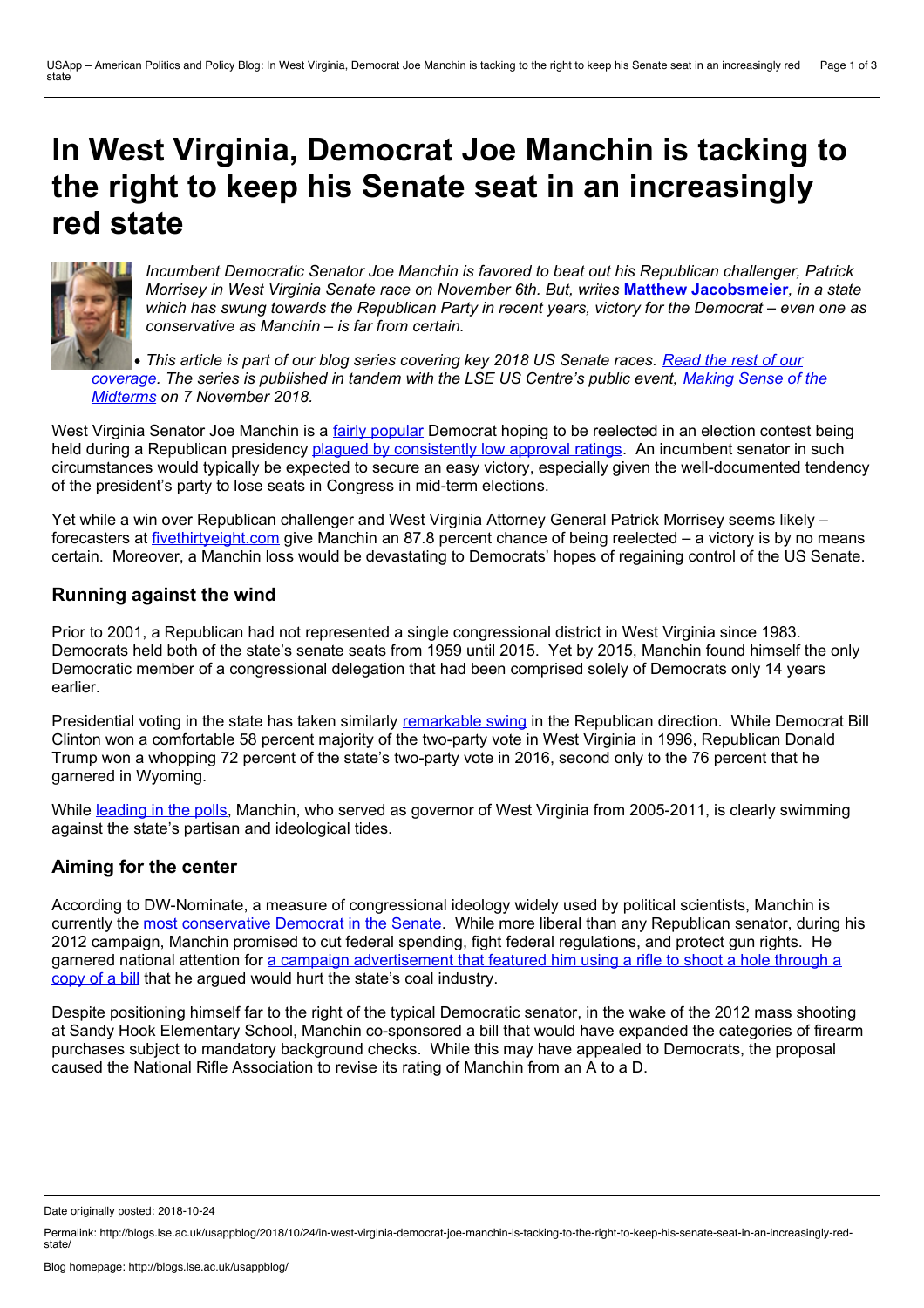Even without the support of the NRA, Manchin again brought a gun to the fight in 2018, this time using a shotgun rather than a rifle in a [campaign](https://www.youtube.com/watch?v=tNte7Vr-IJg) ad. In the ad, Manchin shoots a copy of a lawsuit that has been joined by his opponent, Attorney General Morrisey. Manchin contends that the suit, if successful, would remove insurance protections for people with [pre-existing](https://www.politifact.com/truth-o-meter/statements/2018/jun/26/joe-manchin/did-patrick-morrisey-join-lawsuit-allow-insurers-d/) medical conditions. While he had pledged to repeal "the bad parts of Obamacare" in 2012, Manchin cast critical votes against Republican proposals to repeal President Obama's signature Affordable Care Act in 2017.

The passage of Obamacare was originally unpopular in West Virginia, but the state's expansion of Medicaid under the program provided health insurance to roughly 160,000 West Virginians. This development was particularly consequential given West Virginia's poverty rate, which is among the highest in the nation.

Although West Virginia's voters have clearly moved in the Republican direction over the last two decades, many seem to value the provisions of [Obamacare](https://mountainmessenger.com/ama-poll-of-west-virginia-shows-strong-opposition-to-gop-health-reform-proposals/) related to Medicaid and pre-existing conditions, and Manchin has [aggressively](https://www.nytimes.com/2018/09/08/us/politics/manchin-west-virginia-healthcare.html) marketed himself as a protector of those provisions. For his part, Patrick Morrisey has stated that while he wants to repeal Obamacare, he wants to replace it with a system that will maintain protection for citizens with preexisting conditions.



Credits: Joe [Manchin](https://commons.wikimedia.org/wiki/File:Joe_Manchin_(2894754698)_(cropped1).png) by Ava Lowery from USA (Picture 18) [\[CC](https://creativecommons.org/licenses/by/2.0) BY 2.0], via Wikimedia Commons; Patrick [Morrisey](https://commons.wikimedia.org/wiki/File:Patrick_Morrisey_(32773204880).jpg) by Gage *Skidmore from Peoria, AZ, United States of America (Patrick Morrissey) [CC [BY-SA](https://creativecommons.org/licenses/by-sa/2.0) 2.0], via Wikimedia Commons*

Issues related to healthcare have also played more personal roles in the Manchin and Morrisey campaigns. Manchin's daughter, Heather Bresch, serves as CEO of Mylan N.V., a pharmaceutical company that came [under](https://www.washingtonpost.com/news/wonk/wp/2016/09/21/watch-live-lawmakers-to-grill-executive-who-hiked-the-price-of-lifesaving-drug-epipen/?utm_term=.5f23ab4363d5) fire in 2016 for sharply raising prices on EpiPens, which are used to treat serious allergic reactions. Manchin's connection to Mylan has been highlighted in a pro-Morrisey television advertisement.

Meanwhile, Morrisey's critics have highlighted the lobbying work that his wife did for [prescription](https://www.politifact.com/truth-o-meter/article/2018/mar/27/closer-look-patrick-morriseys-family-ties-big-phar/) drug maker Cardinal Health. Denise Henry Morrisey lobbied for Cardinal Health while West Virginia was involved in a lawsuit against the company for allegedly contributing to the state's severe opioid addiction crisis and overdose epidemic. Patrick Morrisey's own work as a lobbyist for pharmaceutical companies prior to moving to West Virginia in 2006 has also been heavily scrutinized.

# **A real West Virginian?**

The relative recentness of Morrisey's move to West Virginia – a move that occurred after a failed run for Congress in New Jersey 2000 – seems to be an important issue to some voters. Many West Virginia residents feel the state is misunderstood or looked down upon by outsiders, and a sort of provincialism may play in Manchin's favor as a result. In contrast to Morrisey, Manchin was born and educated in West Virginia, has held elected office in the state since 1982, and is well-known state-wide.

Date originally posted: 2018-10-24

Permalink: http://blogs.lse.ac.uk/usappblog/2018/10/24/in-west-virginia-democrat-joe-manchin-is-tacking-to-the-right-to-keep-his-senate-seat-in-an-increasingly-red-<br>state/